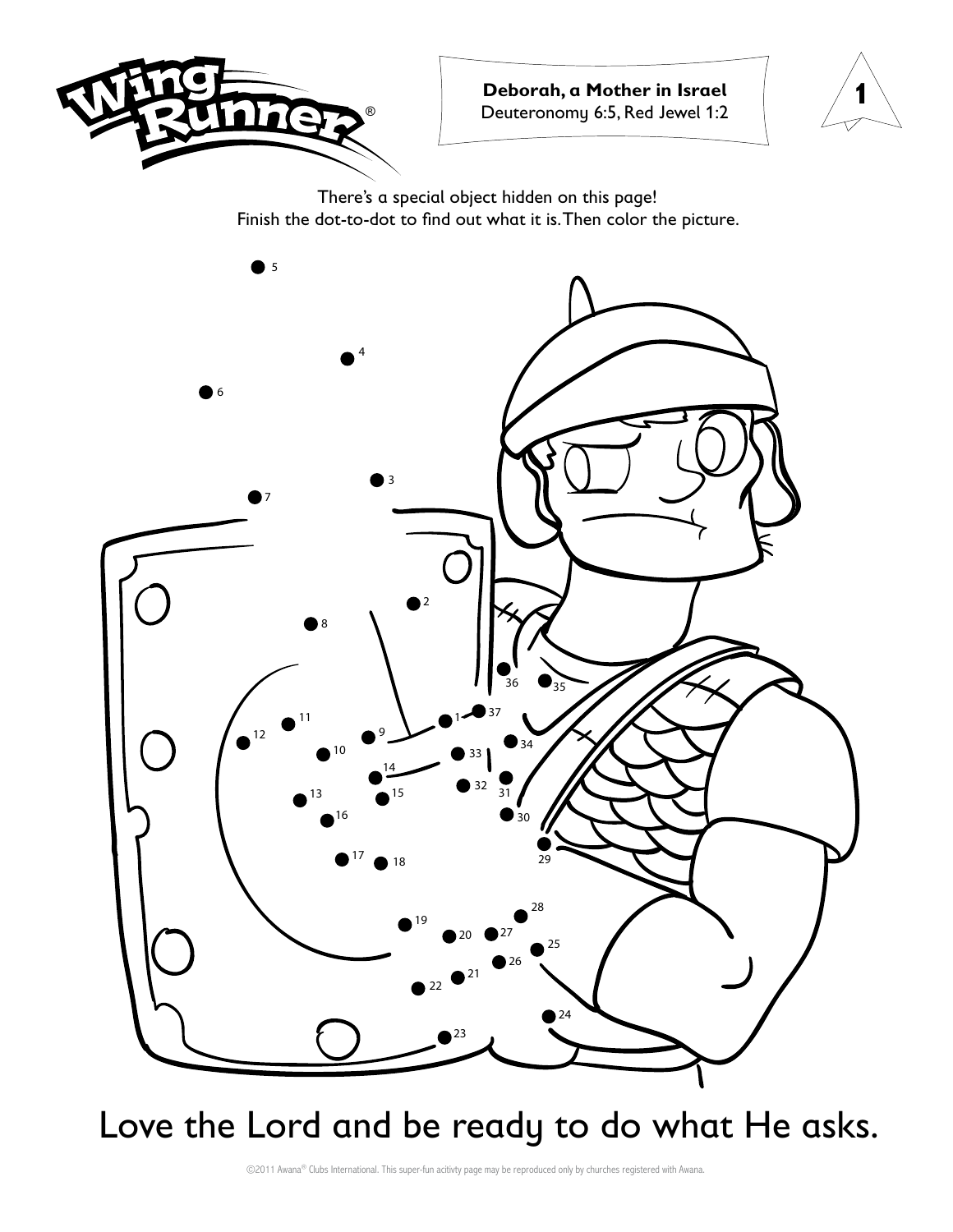



Samson was a very strong man. Draw the left side of the picture to match the right side. Then color the picture.



### We should be holy because God is holy.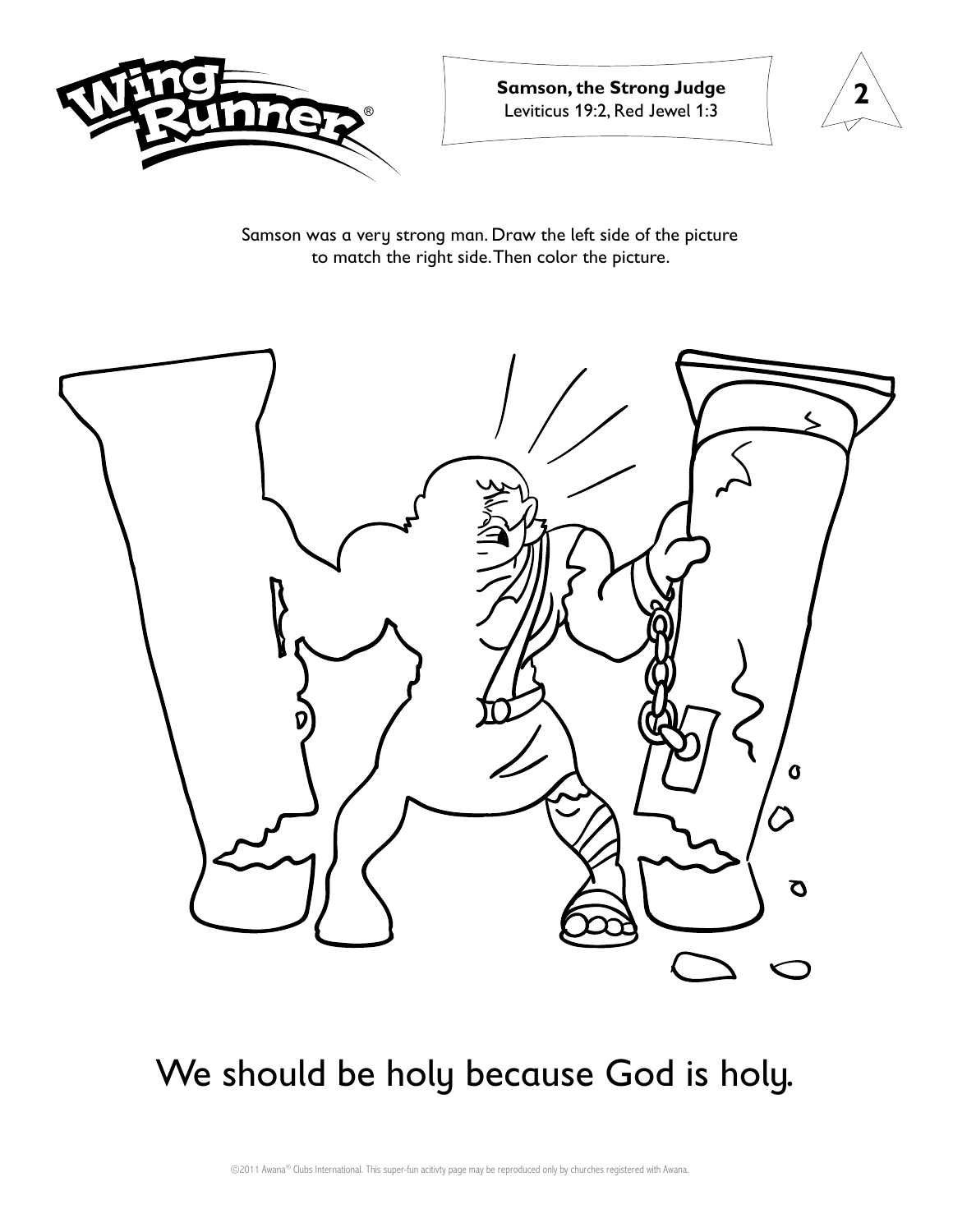



Help Samuel find his way to Eli. Finish the maze and color the walls of the temple.



## We are known by what we do and by whether or not what we do is right.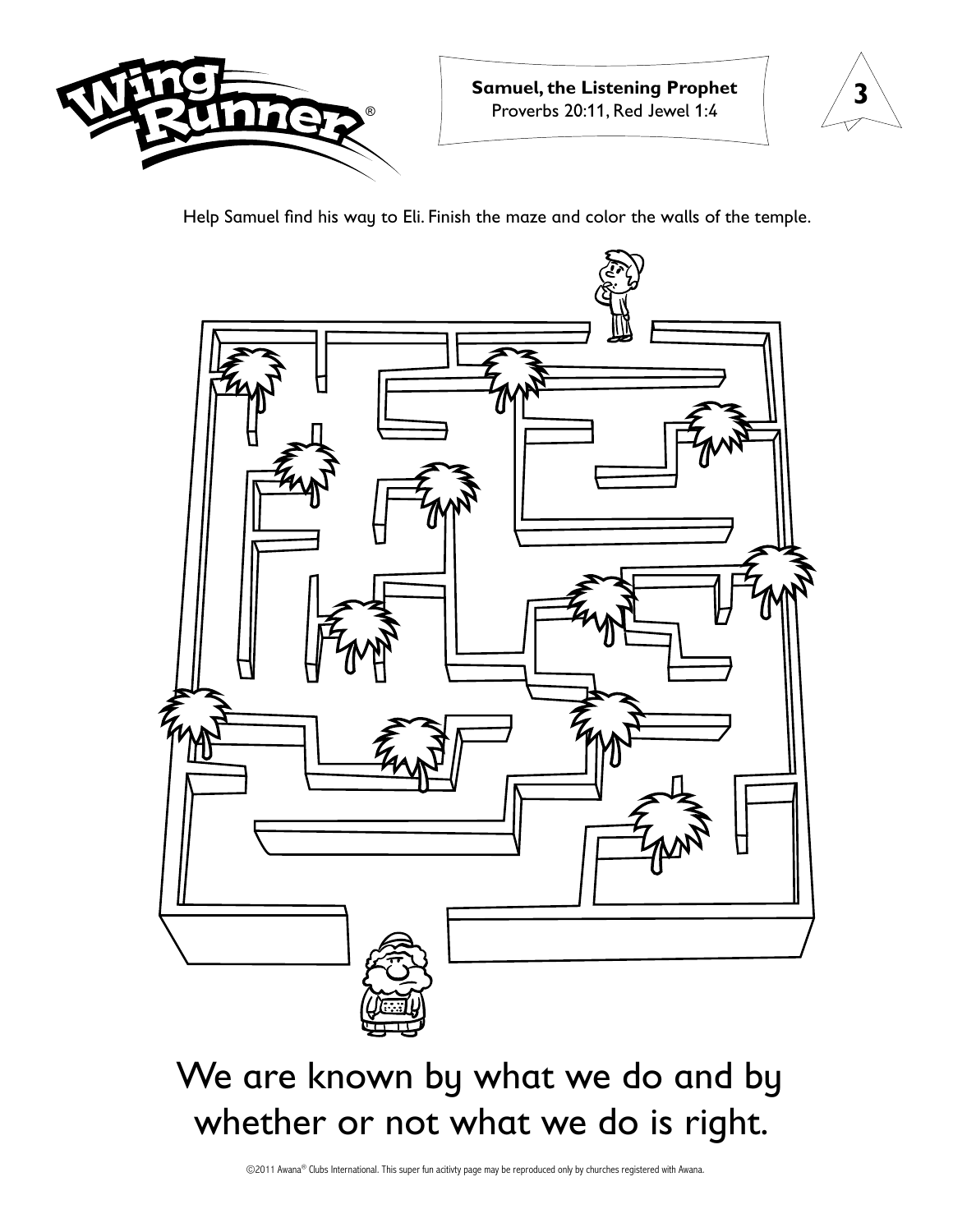



Count the sheep in each pen and write that number on the line in that pen. Then color the picture.



### The Lord is our shepherd.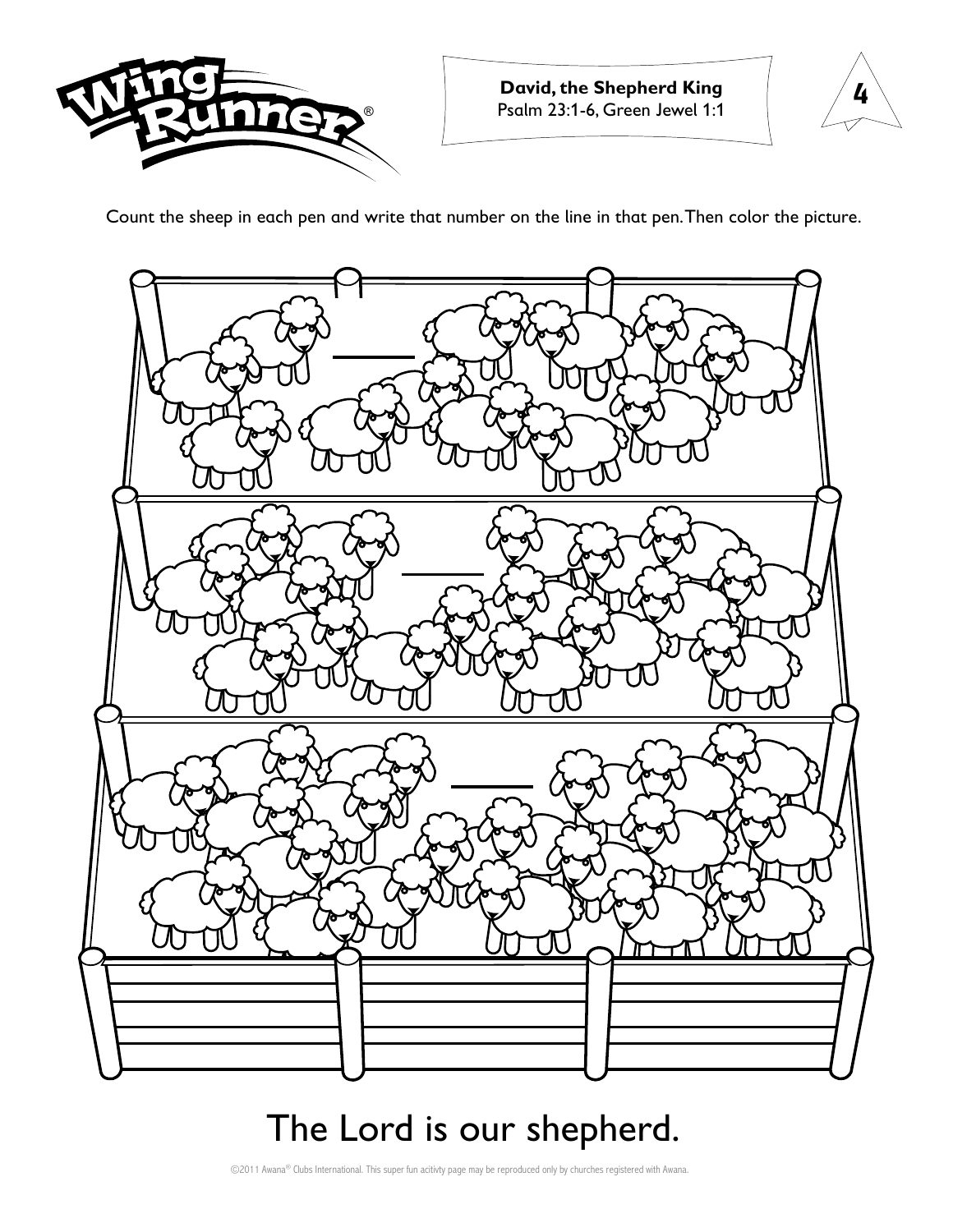



Solomon was a king and wore a crown. This crown is broken and needs to be put back together. Cut and assemble the letters and place them in the correct spaces.

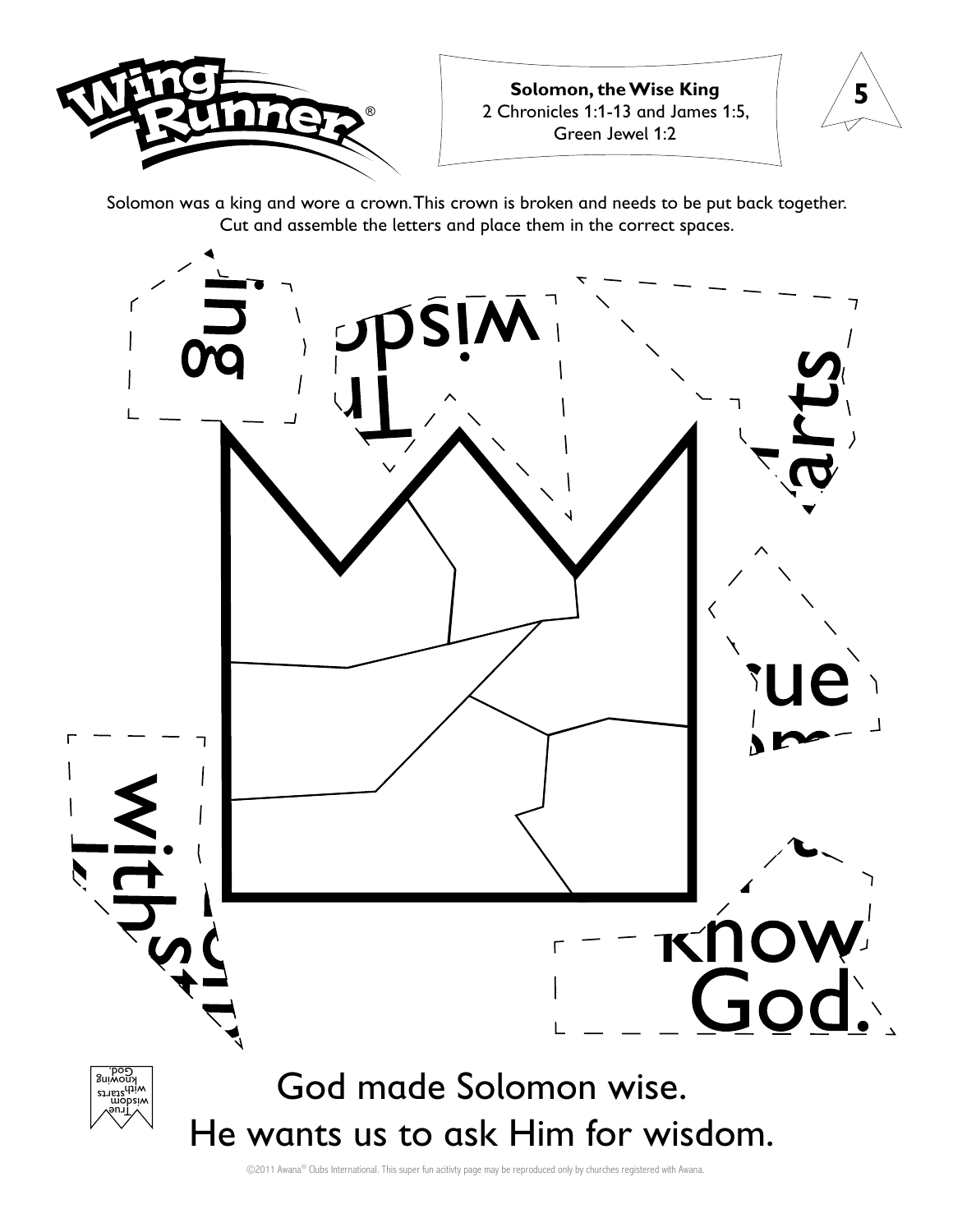



#### Find the objects in the picture and color them with a red crayon or marker. Then color the rest of the picture.



We can put all our cares (things we're scared or sad about) on God because He cares about us.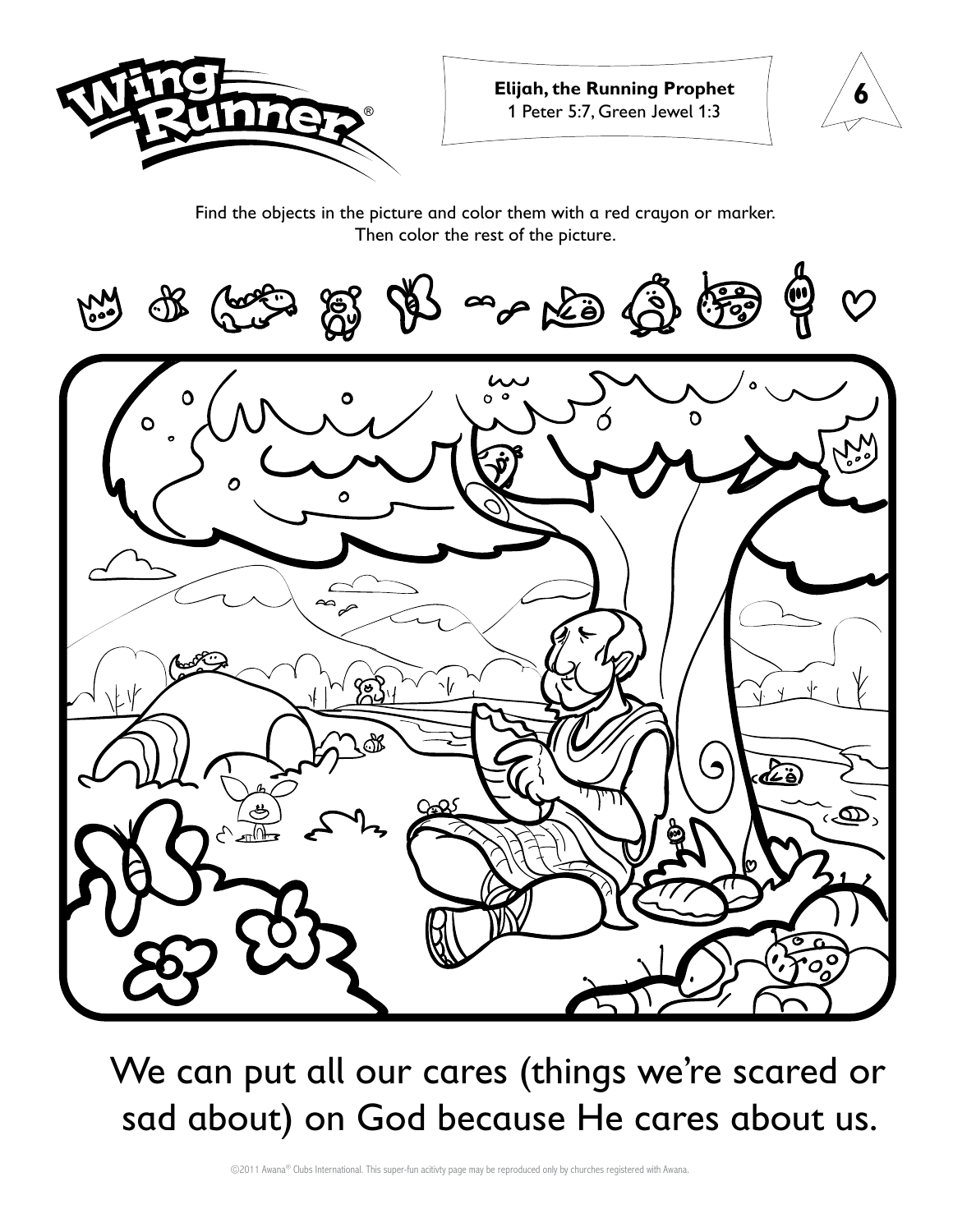

**Josiah, Lover of God's Word** 1 Peter 1:25, Green Jewel 2:1



Color in the stained glass window.

**R** means you need to use a red crayon or marker, **B** means blue, **G** means green and **Y** means yellow.



### The Word of the Lord will last forever.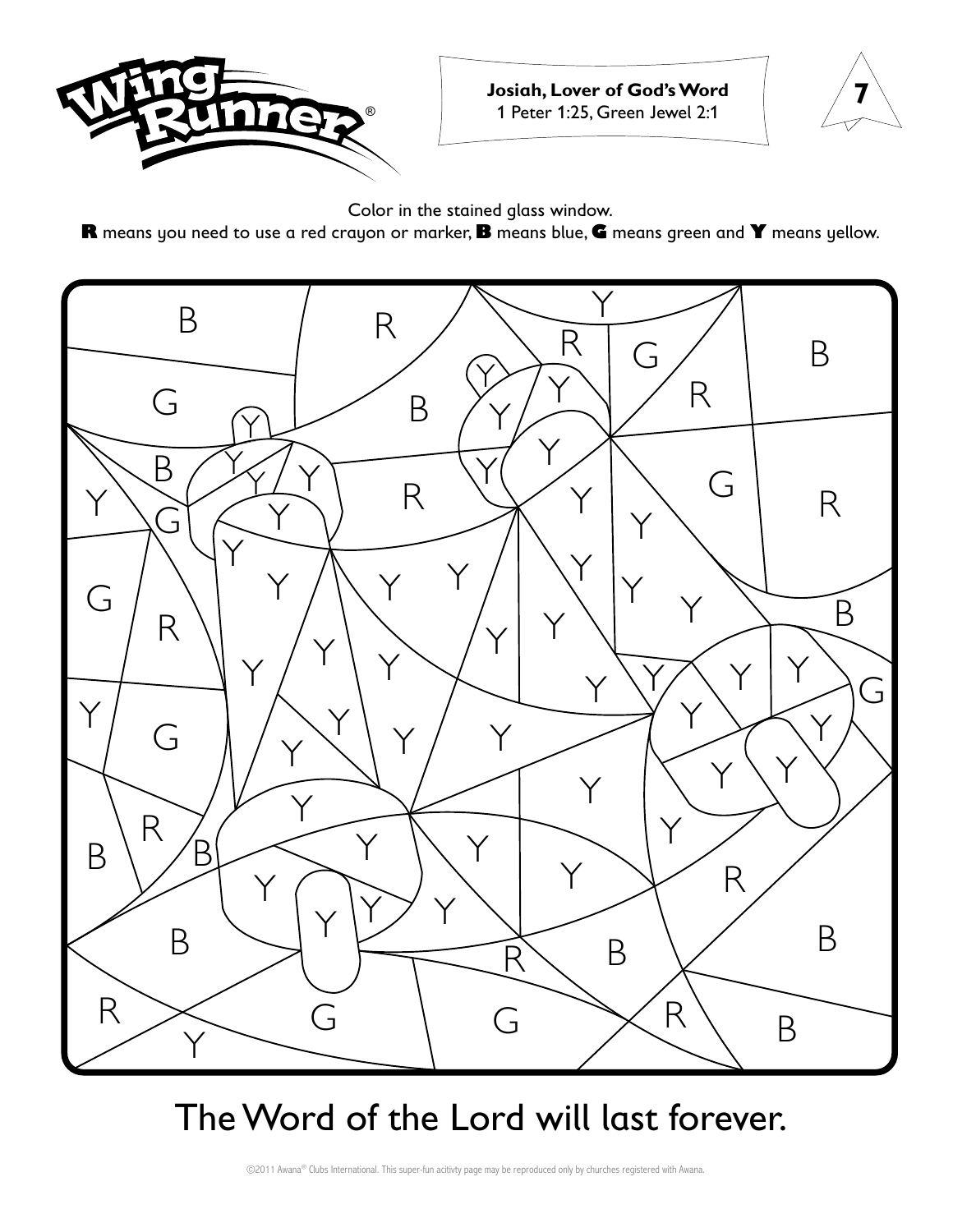



There are 10 differences between the two pictures.

Can you find them? Circle the differences in each picture and cross off a number each time you find a difference.



## We are to pray and give thanks in everything because it is what God wants.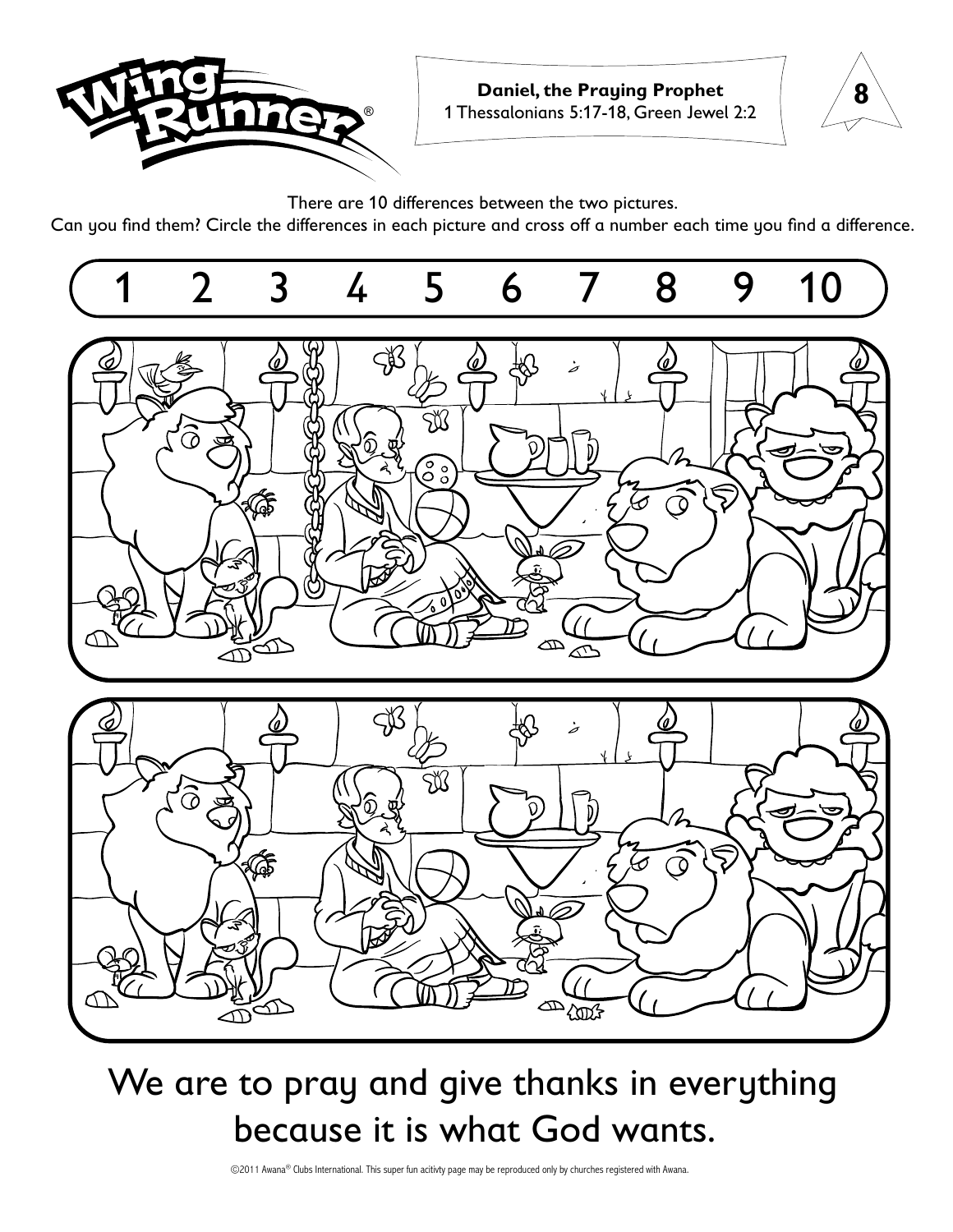



There's a message hidden in the walls that are being rebuilt. Unscramble the bricks to find the message!





#### We are to do our best for the Lord.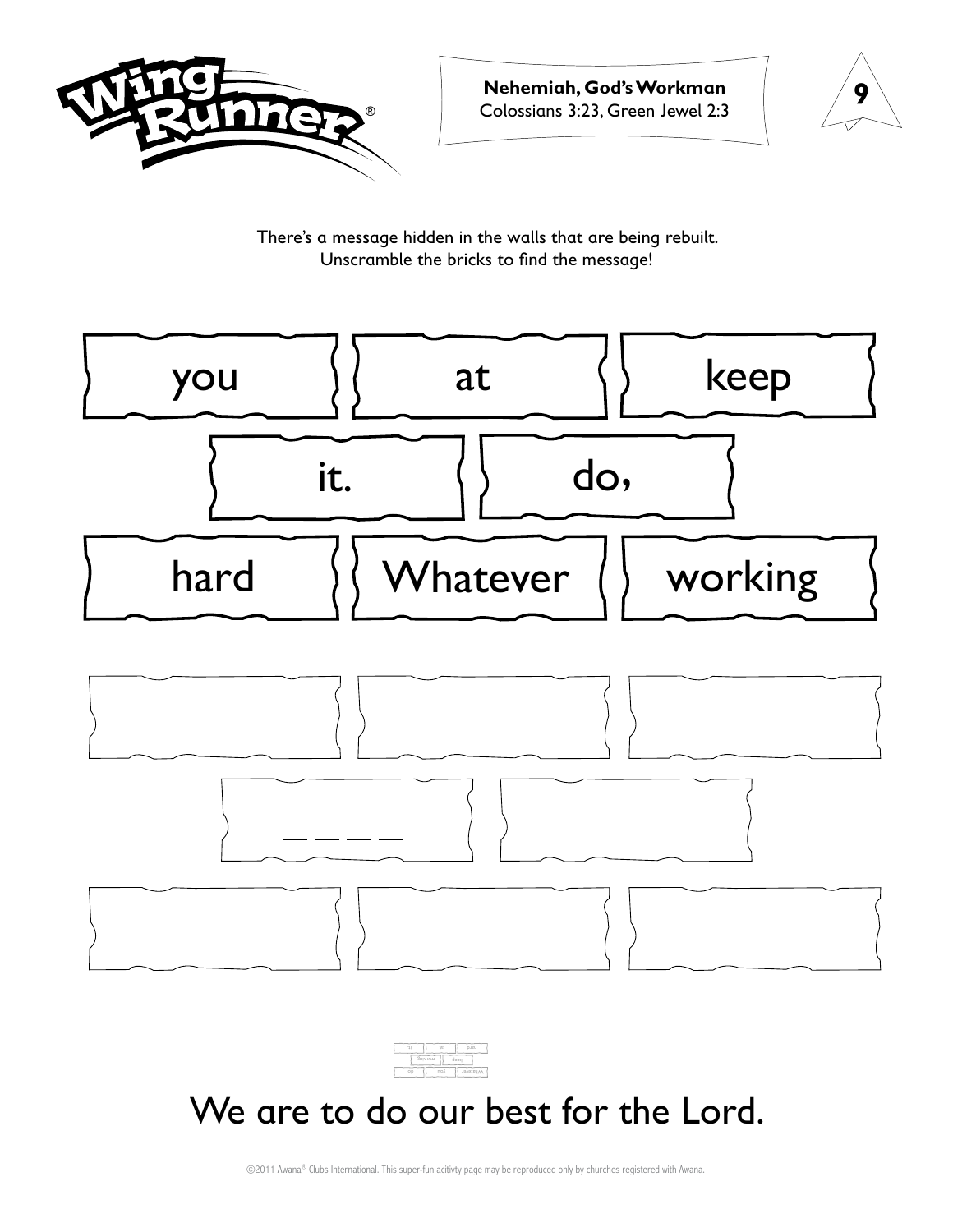

**10 The Old Testament Books – Genesis through Proverbs** Green Jewel 3:4



| Genesis<br>Ruth    |                           | <b>Esther</b> | <b>Numbers</b><br>Job<br>Proverbs |                           | Joshua<br>Psalms |                 | Some of the books of the Old Testament<br>on the left are hiding in this word<br>search. The words might be forward,<br>backward, down, up or diagonal. And<br>some of the words might share letters!<br>Have fun! |                           |                           |  |
|--------------------|---------------------------|---------------|-----------------------------------|---------------------------|------------------|-----------------|--------------------------------------------------------------------------------------------------------------------------------------------------------------------------------------------------------------------|---------------------------|---------------------------|--|
| N                  | D                         | D             | Η                                 | $\rm R$                   | ${\bf E}$        | R               | ${\bf P}$                                                                                                                                                                                                          | $\mathbf C$               | $\bm{\nabla}$             |  |
| N                  | $\boldsymbol{\mathrm{E}}$ | L             | U                                 | ${\bf P}$                 | $\mathbf C$      | $\mathbf R$     | $\rm Y$                                                                                                                                                                                                            | $\boldsymbol{\mathrm{A}}$ | ${\bf P}$                 |  |
| ${\rm P}$          | $\bf J$                   | $\mathbf T$   | ${\rm P}$                         | S                         | $\Omega$         | $\mathbf{A}$    | O                                                                                                                                                                                                                  | $\bf J$                   | $\mathbf E$               |  |
| $\mathbf S$        | $\boldsymbol{\mathrm{H}}$ | $\bf J$       | $\mathbf T$                       | $\boldsymbol{\nabla}$     | U                | $\mathbf S$     | $\, {\bf B} \,$                                                                                                                                                                                                    | $\Omega$                  | $\bf J$                   |  |
| $\bm{A}$           | $\Omega$                  | K             | $\mathbf{E}$                      | $\boldsymbol{\mathrm{H}}$ | N                | R               | $\mathbf Z$                                                                                                                                                                                                        | $\rm \overline{Y}$        | $\boldsymbol{\mathrm{H}}$ |  |
| Τ.                 | $\rm \overline{Y}$        | $\mathbf R$   | S                                 | $\bm{\mathrm{I}}$         | S                | $\mathbf{E}$    | N                                                                                                                                                                                                                  | $\mathbf{E}$              | G                         |  |
| M                  | $\, {\bf B} \,$           | $\Omega$      | $\mathbf R$                       | $\bf M$                   | Β                | $\, {\bf B} \,$ | $\boldsymbol{\mathrm{W}}$                                                                                                                                                                                          | L                         | S                         |  |
| $\mathbf S$        | $\bf J$                   | Β             | Β                                 | $\mathbf R$               | $\mathbf T$      | M               | D                                                                                                                                                                                                                  | $\mathbf R$               | ${\bf P}$                 |  |
| $\mathbf{F}% _{0}$ | I                         | K             | K                                 | $\boldsymbol{\nabla}$     | Q                | U               | $\bm{\mathrm{T}}$                                                                                                                                                                                                  | S                         | Z                         |  |
| ${\bf E}$          | S                         | $\mathbf T$   | H                                 | ${\bf E}$                 | R                | N               | $\rm Y$                                                                                                                                                                                                            | H                         | Κ                         |  |



<sup>©2011</sup> Awana® Clubs International. This super fun acitivty page may be reproduced only by churches registered with Awana.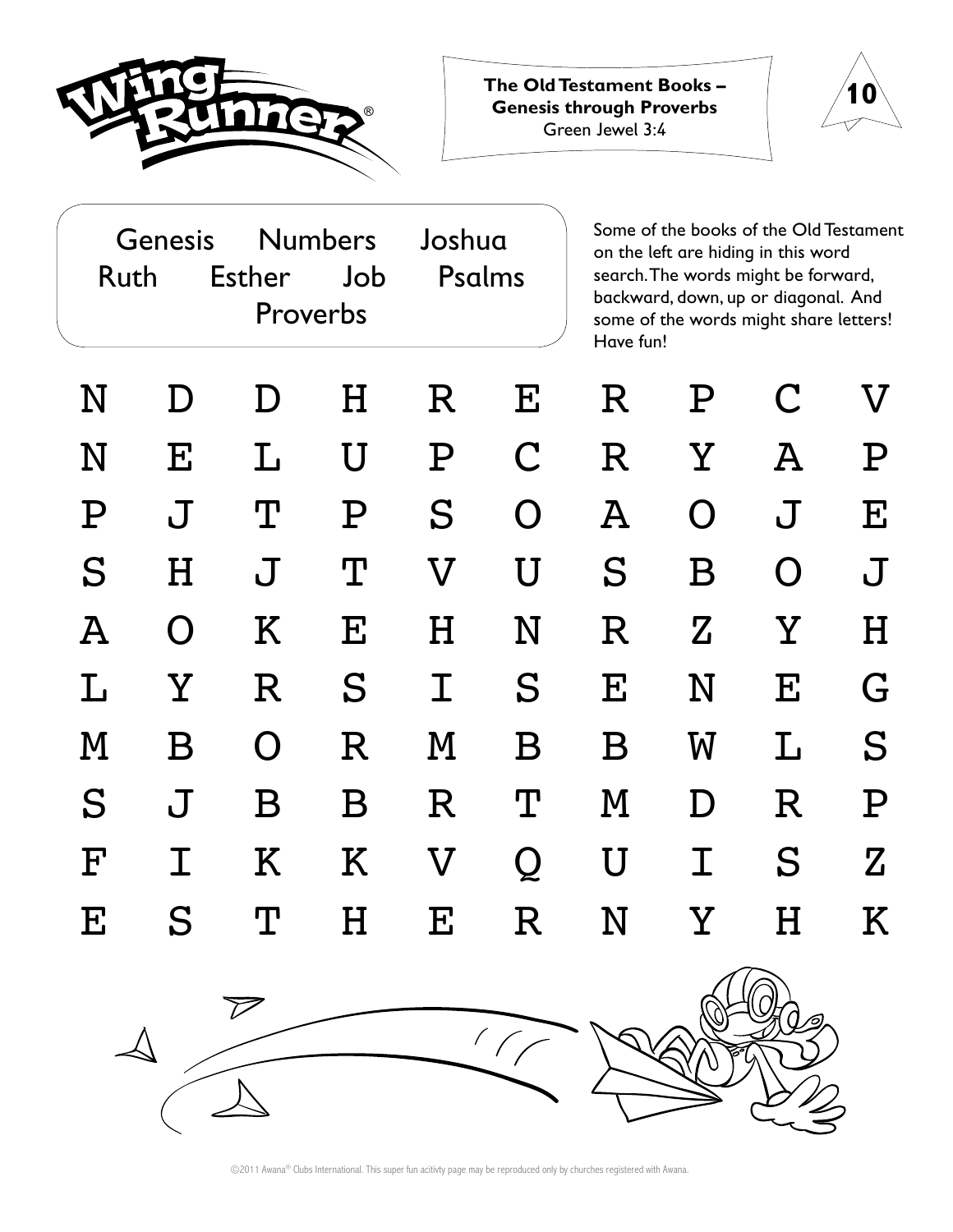



Cut out each book of the Bible. Them mix them all up and see how fast you can put them in the right order. Look at page 82 in your handbook if you need help.

| Micah                                      | Isaiah                | Ezekiel  | Zechariah          |  |  |  |  |
|--------------------------------------------|-----------------------|----------|--------------------|--|--|--|--|
| Lamentations                               |                       | Jeremiah | Song of<br>Solomon |  |  |  |  |
| Nahum                                      | Obadiah               | Amos     | <b>Habakkuk</b>    |  |  |  |  |
| Hosea<br>Zephaniah<br><b>Joel</b><br>Jonah |                       |          |                    |  |  |  |  |
|                                            | Ecclesiastes   Daniel | Haggai   | Malachi            |  |  |  |  |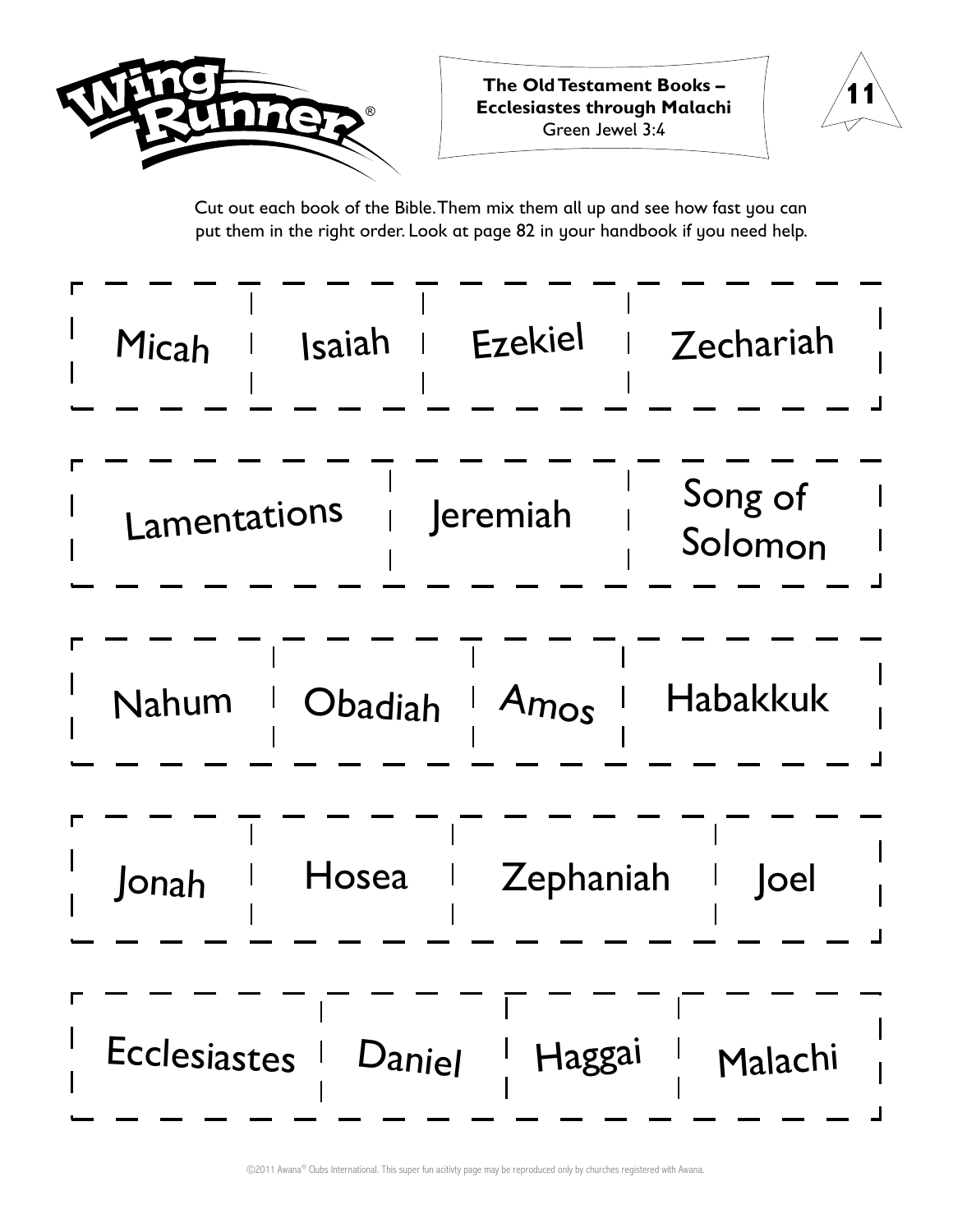

**The Priest Who Didn't Believe** John 1:1, Red Jewel 4:1



Color the picture.



The Word (Jesus Christ) has been with God and is God.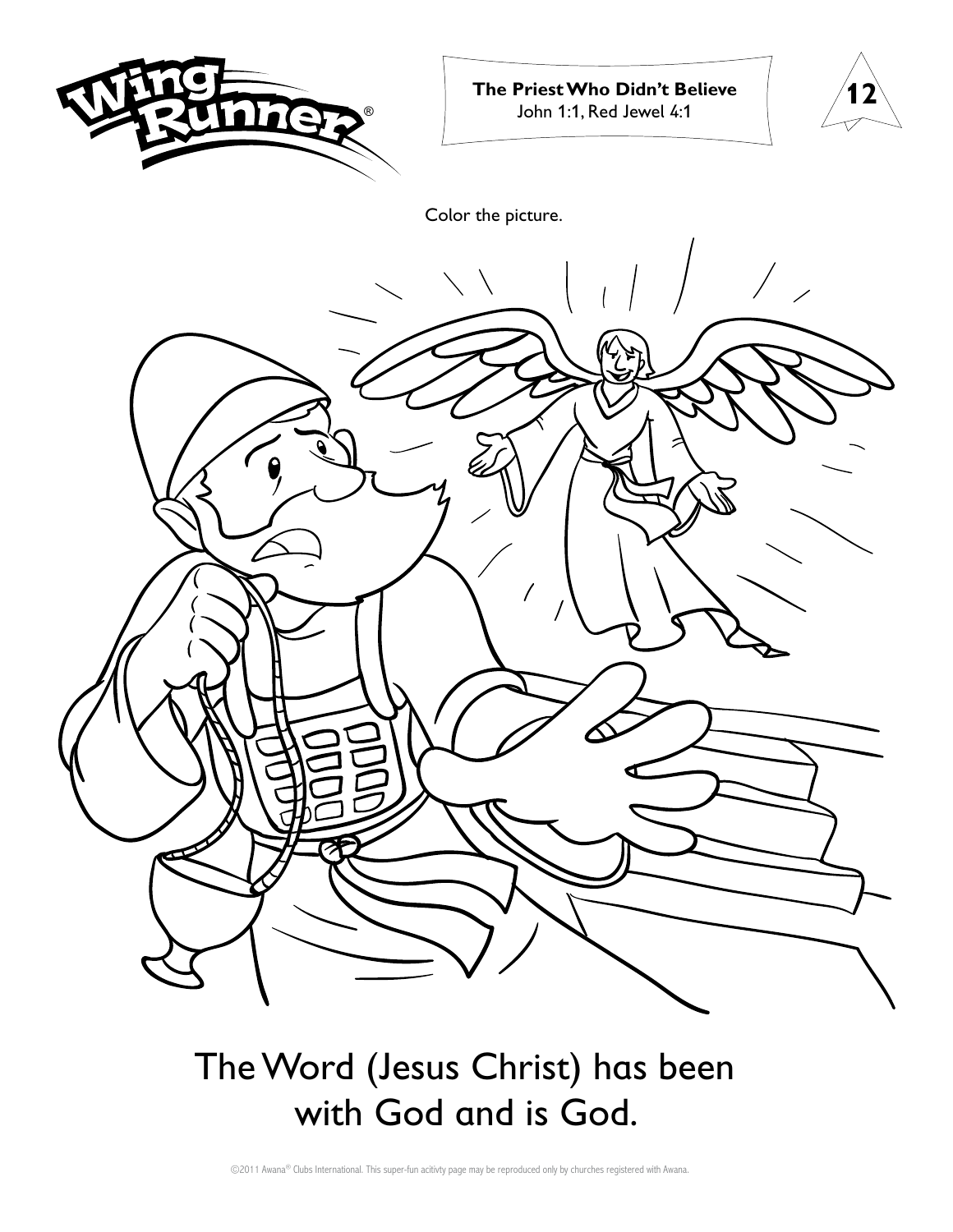



In each group, draw a circle around the one object that doesn't belong. Then color the objects.







## Jesus was with God from the very beginning.